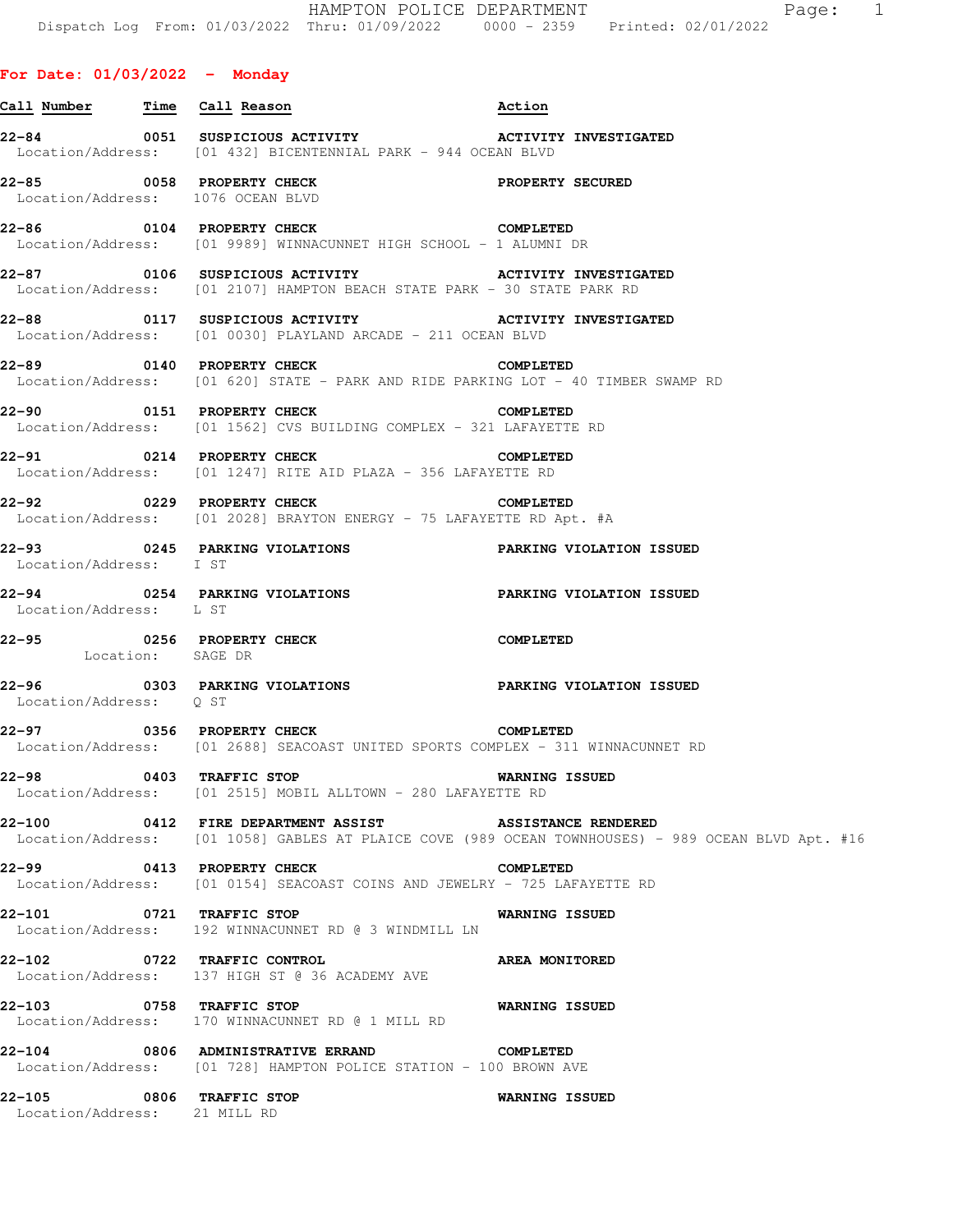|                                                                                          | Dispatch Log From: 01/03/2022 Thru: 01/09/2022 0000 - 2359 Printed: 02/01/2022                                                      | HAMPTON POLICE DEPARTMENT | Page: | $\overline{\phantom{a}}$ |
|------------------------------------------------------------------------------------------|-------------------------------------------------------------------------------------------------------------------------------------|---------------------------|-------|--------------------------|
|                                                                                          | 22-106 0814 TRAFFIC CONTROL CONTROL AREA MONITORED<br>Location/Address: [01 9993] CENTRE SCHOOL - 53 WINNACUNNET RD                 |                           |       |                          |
| 22-107 0820 TRAFFIC STOP<br>Location/Address: 308 LAFAYETTE RD                           |                                                                                                                                     | WARNING ISSUED            |       |                          |
|                                                                                          | 22-108 0821 TRAFFIC CONTROL CONTROL AREA MONITORED<br>Location/Address: [01 9992] MARSTON SCHOOL - 4 MARSTON WAY                    |                           |       |                          |
| 22-109 0844 TRAFFIC STOP                                                                 | Location/Address: 2 OCEAN BLVD @ 8 STATE PARK RD                                                                                    | WARNING ISSUED            |       |                          |
|                                                                                          | 22-110 0848 FIRE DEPARTMENT ASSIST ASSISTANCE RENDERED<br>Location/Address: [01 6002] PARTRIDGE HOUSE - 777 LAFAYETTE RD            |                           |       |                          |
| 22-111 0930 TRAFFIC STOP                                                                 | Location/Address: 162 EXETER RD @ 3 DRIFTWOOD RD                                                                                    | WARNING ISSUED            |       |                          |
|                                                                                          | 22-112 0949 TRAFFIC STOP 60 WARNING ISSUED<br>Location/Address: 30 TOWLE FARM RD @ 500 ROUTE 101                                    |                           |       |                          |
| 22-113 1034 TRAFFIC STOP<br>Location/Address: 399 HIGH ST                                |                                                                                                                                     | <b>WARNING ISSUED</b>     |       |                          |
| 22-114 1110 TRAFFIC STOP<br>Location/Address: 197 ASHWORTH AVE                           |                                                                                                                                     | <b>WARNING ISSUED</b>     |       |                          |
|                                                                                          | 22-115 1121 TRAFFIC STOP 6 WARNING ISSUED<br>Location/Address: 2 OCEAN BLVD @ 8 STATE PARK RD                                       |                           |       |                          |
|                                                                                          | 22-116 1126 TRAFFIC STOP<br>Location/Address: [01 456] UNDERWOOD BRIDGE - 1 OCEAN BLVD                                              | <b>WARNING ISSUED</b>     |       |                          |
| 22-117 1157 TRAFFIC STOP                                                                 | Location/Address: [01 456] UNDERWOOD BRIDGE - 1 OCEAN BLVD                                                                          | <b>WARNING ISSUED</b>     |       |                          |
| 22-118 1238 TRAFFIC STOP<br>Location/Address: 182 EXETER RD                              |                                                                                                                                     | SUMMONS ISSUED            |       |                          |
|                                                                                          | 22-119 1308 PUBLIC ASSIST-WELFARE CHECK ACTIVITY INVESTIGATED<br>Location/Address: [01 6002] PARTRIDGE HOUSE - 777 LAFAYETTE RD     |                           |       |                          |
| Refer To Accident: 22-2-AC                                                               | 22-120 1320 ACCIDENT <b>ACCIDENT</b> ACCIDENT INVESTIGATED<br>Location/Address: 389 EXETER RD @ 1 JANE APPLETON WAY                 |                           |       |                          |
|                                                                                          | 22-121 1347 REQUEST FOR POLICE OFFICER ACTIVITY INVESTIGATED<br>Location/Address: [01 728] HAMPTON POLICE STATION - 100 BROWN AVE   |                           |       |                          |
| Refer To Incident: 22-4-OF                                                               | 22-122 1414 SEXUAL ASSAULT<br>Location/Address: [01 728] HAMPTON POLICE STATION - 100 BROWN AVE                                     | INCIDENT INVESTIGATED     |       |                          |
|                                                                                          | 22-123 1420 TRAFFIC CONTROL CONTROL AREA MONITORED<br>Location/Address: 137 HIGH ST @ 36 ACADEMY AVE                                |                           |       |                          |
| Location/Address: 478 HIGH ST Apt. #1                                                    | 22-124 1511 FIRE DEPARTMENT ASSIST ASSISTANCE RENDERED                                                                              |                           |       |                          |
|                                                                                          | 22-125     1550 ADMINISTRATIVE ERRAND         COMPLETED<br>  Location/Address:   [01 9998] HAMPTON TOWN OFFICE - 100 WINNACUNNET RD |                           |       |                          |
| 22-126 1641 ACCIDENT<br>Location/Address: 490 LAFAYETTE RD<br>Refer To Accident: 22-3-AC |                                                                                                                                     | ACCIDENT INVESTIGATED     |       |                          |
|                                                                                          | 22-127 1845 FIRE DEPARTMENT ASSIST ASSISTANCE RENDERED<br>Location/Address: [01 289] WHITE GULL HOTEL - 21 F ST Apt. #103           |                           |       |                          |

**For Date: 01/04/2022 - Tuesday**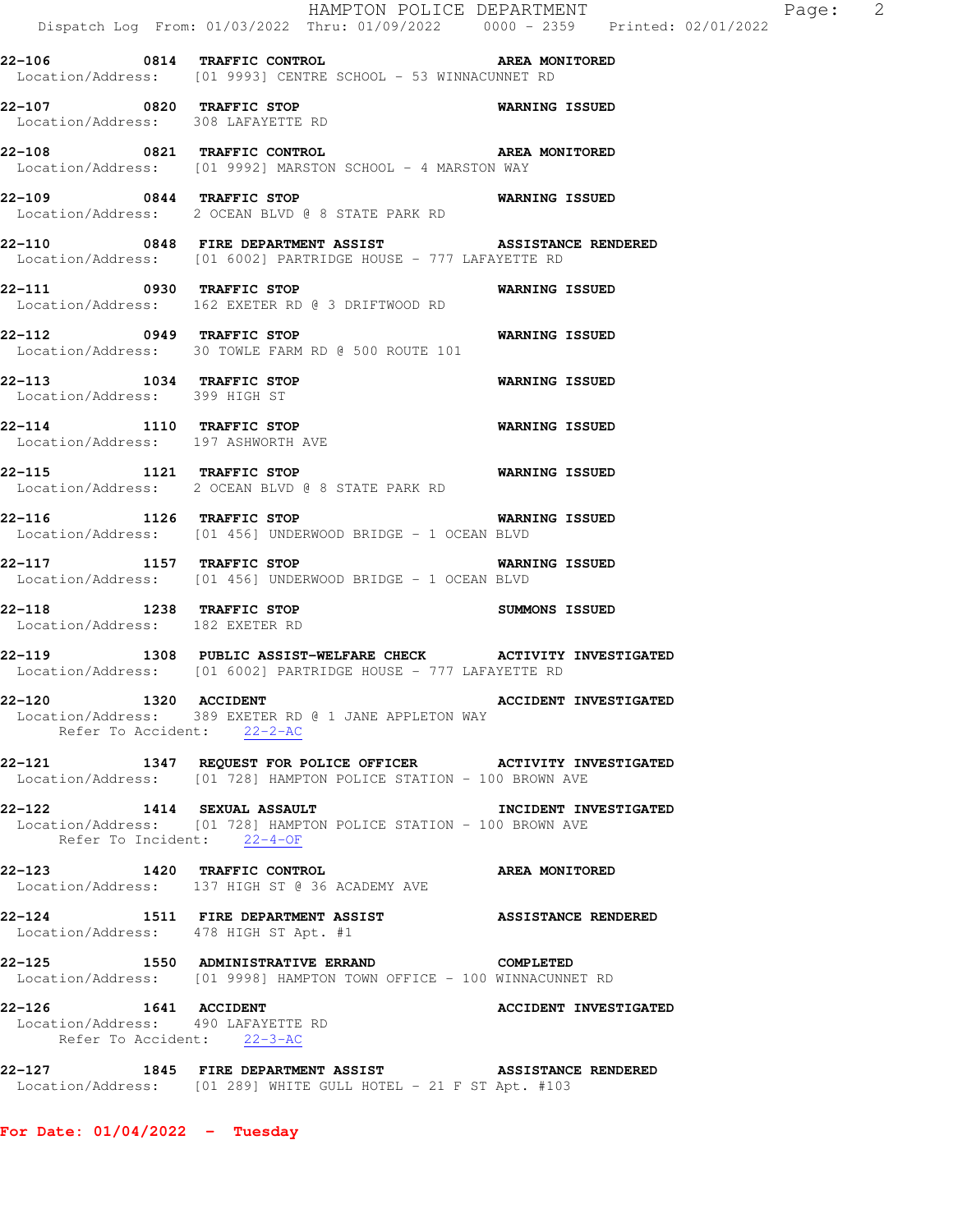**22-128 0028 SUSPICIOUS ACTIVITY ACTIVITY INVESTIGATED**  Location/Address: [01 1426] JUMPIN JACKS EXPRESS CAFE - 333 OCEAN BLVD Apt. #2

**22-129 0042 FIRE DEPARTMENT ASSIST ASSISTANCE RENDERED**  Location/Address: [01 289] WHITE GULL HOTEL - 21 F ST

**22-130 0254 FIRE DEPARTMENT ASSIST ASSISTANCE RENDERED**  Location/Address: [01 418] HAMPTON TOWNE ESTATES - 37 TOWLE FARM RD

**22-131 0320 PARKING VIOLATIONS PARKING VIOLATION ISSUED**  Location/Address: [01 1971] MJC SEACOAST VENTURES 10 LLC - 24 H ST

**22-132 0325 TRAFFIC STOP WARNING ISSUED**  Location/Address: 71 ASHWORTH AVE @ 21 F ST

**22-133 0337 PARKING VIOLATIONS PARKING VIOLATION ISSUED**  Location/Address: B ST

**22-134 0338 FIRE DEPARTMENT ASSIST ASSISTANCE RENDERED**  Location/Address: [01 388] FOSS MANUFACTURING - 380 LAFAYETTE RD

**22-135 0346 PARKING VIOLATIONS PARKING VIOLATION ISSUED**  Location/Address: I ST

**22-136 0355 PROPERTY CHECK COMPLETED**  Location/Address: [01 452] SKATEBOARD PARK - HARDART'S WAY

**22-137 0356 PARKING VIOLATIONS PARKING VIOLATION ISSUED**  Location/Address: K ST

**22-138 0412 PARKING VIOLATIONS PARKING VIOLATION ISSUED**  Location/Address:

**22-139 0419 PARKING VIOLATIONS PARKING VIOLATION ISSUED**  Location/Address: M ST

**22-140 0432 TRAFFIC STOP WARNING ISSUED**  Location/Address: 540 OCEAN BLVD @ 1 DUMAS AVE

**22-141 0444 TRAFFIC STOP WARNING ISSUED**  Location/Address: [01 86] BEST WESTERN INN OF HAMPTON - 815 LAFAYETTE RD

**22-142 0508 TRAFFIC MONITORING AREA MONITORED**  Location/Address: 819 OCEAN BLVD @ 1 10TH ST

**22-143 0603 TRAFFIC MONITORING AREA MONITORED**  Location/Address: 147 EXETER RD @ 2 CAROLAN AVE

**22-144 0612 TRAFFIC STOP WARNING ISSUED**  Location/Address: [01 456] UNDERWOOD BRIDGE - 1 OCEAN BLVD

**22-145 0620 TRAFFIC STOP WARNING ISSUED**  Location/Address: 165 EXETER RD @ 7 LONGWOOD DR

**22-146 0624 TRAFFIC STOP WARNING ISSUED**  Location/Address: 147 ASHWORTH AVE @ 25 M ST

**22-147 0726 TRAFFIC CONTROL COMPLETED**  Location/Address: 137 HIGH ST @ 36 ACADEMY AVE

**22-149 0730 TRAFFIC MONITORING COMPLETED**  Location/Address: 40 PARK AVE

**22-148 0732 TRAFFIC MONITORING AREA MONITORED**  Location/Address: 235 WINNACUNNET RD @ 0 WARRIOR WAY

**22-150 0803 TRAFFIC MONITORING AREA MONITORED**  Location/Address: [01 9992] MARSTON SCHOOL - 4 MARSTON WAY

**22-151 0815 TRAFFIC CONTROL AREA MONITORED**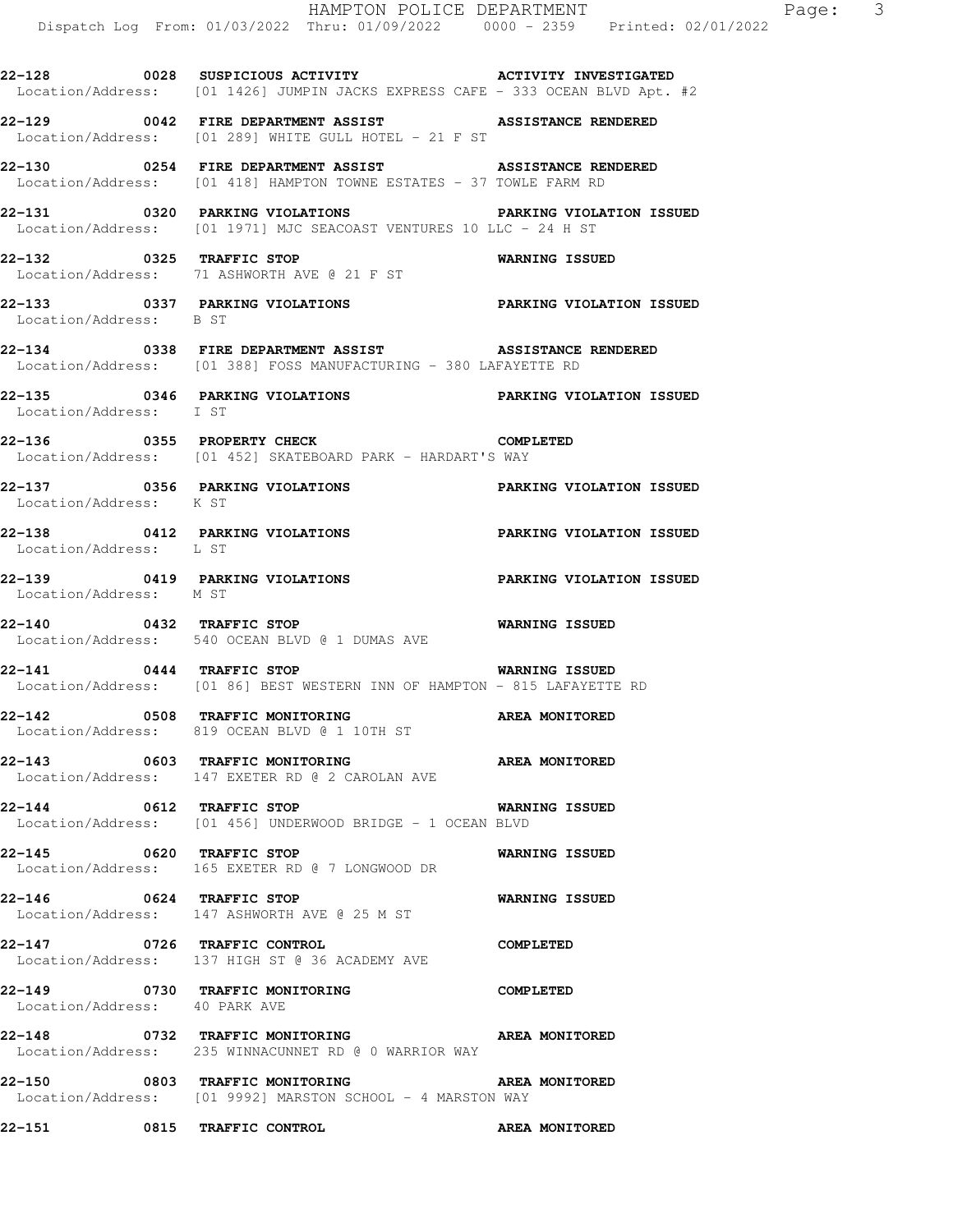|                                                                                            | HAMPTON POLICE DEPARTMENT<br>Dispatch Log From: 01/03/2022 Thru: 01/09/2022 0000 - 2359 Printed: 02/01/2022                                                       |                              |
|--------------------------------------------------------------------------------------------|-------------------------------------------------------------------------------------------------------------------------------------------------------------------|------------------------------|
|                                                                                            | Location/Address: [01 9993] CENTRE SCHOOL - 53 WINNACUNNET RD                                                                                                     |                              |
|                                                                                            | 22-152 0846 NOTIFICATIONS MESSAGED DE<br>Location/Address: [01 728] HAMPTON POLICE STATION - 100 BROWN AVE                                                        | <b>MESSAGED DELIVERED</b>    |
| Location/Address: TOWLE FARM RD                                                            | 22-153 0939 TRAFFIC MONITORING                                                                                                                                    | AREA MONITORED               |
|                                                                                            | 22-154 0946 TRAFFIC STOP<br>Location/Address: 109 TOWLE FARM RD                                                                                                   | <b>WARNING ISSUED</b>        |
|                                                                                            | 22-155 0954 TRAFFIC STOP<br>Location/Address: 109 TOWLE FARM RD                                                                                                   | <b>WARNING ISSUED</b>        |
|                                                                                            | 22-156 0959 FIRE DEPARTMENT ASSIST NO ACTION<br>Location/Address: NORTHBOUND SOUTH OF TOLLS - ROUTE 95                                                            |                              |
|                                                                                            | 22-157 1015 TRAFFIC MONITORING AREA MONITORED<br>Location/Address: 769 OCEAN BLVD @ 1 5TH ST                                                                      |                              |
| 22-158 1028 TRAFFIC STOP                                                                   | Location/Address: 799 OCEAN BLVD @ 1 8TH ST                                                                                                                       | WARNING ISSUED               |
| Refer To Incident: 22-5-OF                                                                 | 22-159 1039 SEXUAL OFFENDER REGISTRATION INCIDENT INVESTIGATED<br>Location/Address: [01 728] HAMPTON POLICE STATION - 100 BROWN AVE                               |                              |
| 22-160 1111 COMPUTER CRIME<br>Location/Address: 16 JONES AVE<br>Refer To Incident: 22-6-OF |                                                                                                                                                                   | <b>INCIDENT INVESTIGATED</b> |
| 22-161 1217 FRAUD<br>Location/Address: 145 ISLAND PATH<br>Refer To Incident: 22-7-OF       |                                                                                                                                                                   | INCIDENT INVESTIGATED        |
| 22-162 1227 NOTIFICATIONS                                                                  | <b>COMPLETED</b><br>Location/Address: [01 728] HAMPTON POLICE STATION - 100 BROWN AVE                                                                             |                              |
| 22-163                                                                                     | 1240 ADMINISTRATIVE ERRAND<br><b>COMPLETED</b><br>Location/Address: [01 3484] HAMPTON DISTRICT COURT - 3 TIMBER SWAMP RD                                          |                              |
| 1248 HARASSMENT<br>22-164<br>Location/Address: 8 BROWN AVE                                 |                                                                                                                                                                   | <b>ACTIVITY INVESTIGATED</b> |
|                                                                                            | 22-165 1324 ABANDONDED 911 CALL UNFOUNDED CALL<br>Location/Address: [01 L00125] WALGREENS DRUG STORE - 620 LAFAYETTE RD                                           |                              |
|                                                                                            | 22-166 1330 SEXUAL OFFENDER REGISTRATION INCIDENT INVESTIGATED<br>Location/Address: [01 728] HAMPTON POLICE STATION - 100 BROWN AVE<br>Refer To Incident: 22-8-OF |                              |
| Location/Address: MEADOW POND RD                                                           | 22-167 1336 PARKING VIOLATIONS ACTIVITY INVESTIGATED                                                                                                              |                              |
|                                                                                            | 22-168 1412 TRAFFIC MONITORING COMPLETED<br>Location/Address: 245 LAFAYETTE RD @ 1 PARK AVE                                                                       |                              |
|                                                                                            | 22-169 1607 ADMINISTRATIVE ERRAND COMPLETED<br>Location/Address: [01 9998] HAMPTON TOWN OFFICE - 100 WINNACUNNET RD                                               |                              |
|                                                                                            | 22-170 1709 FIRE DEPARTMENT ASSIST ASSISTANCE RENDERED<br>Location/Address: [01 3203] MARTY RESIDENCE - 245 LANDING RD                                            |                              |
|                                                                                            | 22-171 1757 ADMINISTRATIVE ERRAND COMPLETED<br>Location/Address: [01 728] HAMPTON POLICE STATION - 100 BROWN AVE                                                  |                              |
|                                                                                            | 22-172 1859 FIRE DEPARTMENT ASSIST ASSISTANCE RENDERED<br>Location/Address: [01 2045] THE VILLA - 6 G ST Apt. #1A                                                 |                              |
|                                                                                            | 2019 REQUEST FOR POLICE OFFICER ASSISTANCE RENDERED<br>Location/Address: [01 2848] MOUNT PROSPECT ACADEMY AT HAMPTON - 30 WINNACUNNET RD                          |                              |

Page:  $4$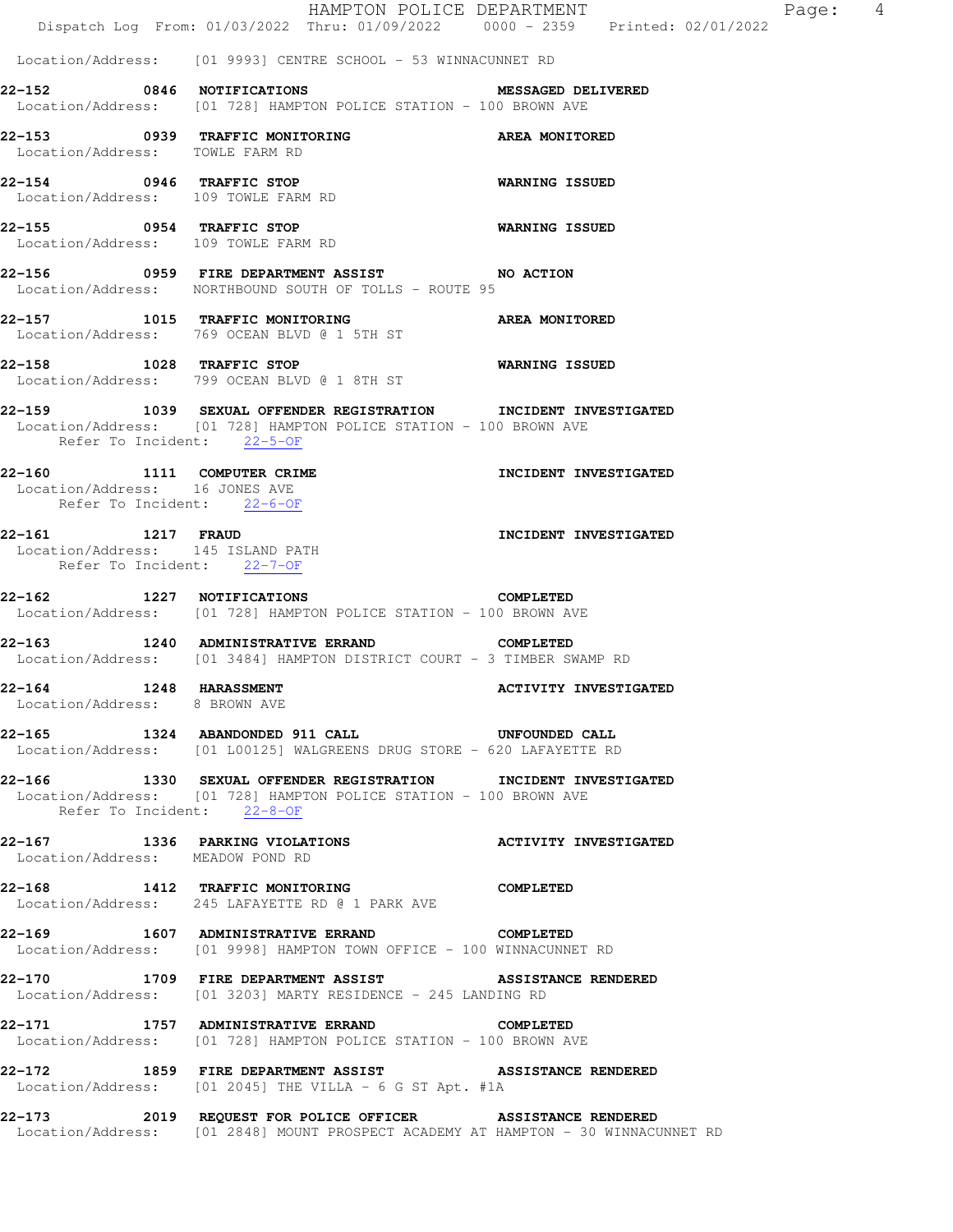**22-174 2043 FOLLOWUP COMPLETED**  Location/Address: [01 0593] OLD SALT RESTAURANT - 490 LAFAYETTE RD **22-175 2112 FIRE DEPARTMENT ASSIST ASSISTANCE RENDERED**  Location/Address: [01 737] BLUEBAY TERRACE CONDOS - 597R LAFAYETTE RD Apt. #101 **For Date: 01/05/2022 - Wednesday 22-176 0154 DISORDERLY CONDUCT PEACE RESTORED**  Location/Address: 11 PERKINS AVE **22-177 0209 PROPERTY CHECK COMPLETED**  Location/Address: [01 560] JOE BILLIE BROWN PARK - ANCIENT HWY **22-178 0211 PROPERTY CHECK COMPLETED**  Location/Address: 1076 OCEAN BLVD **22-179 0259 TRAFFIC STOP NO ACTION**  Location/Address: [01 2688] SEACOAST UNITED SPORTS COMPLEX - 311 WINNACUNNET RD **22-180 0638 ALARM UNFOUNDED ALARM**  Location/Address: [01 112] WOEHNER LLC - 9 MERRILL INDUSTRIAL DR **22-181 0709 PUBLIC ASSIST-WELFARE CHECK ASSISTANCE RENDERED**  Location/Address: [01 1086] HELM ROOMS - 13 G ST **22-182 0722 TRAFFIC MONITORING AREA MONITORED**  Location/Address: PARK AVE **22-183 0723 TRAFFIC CONTROL COMPLETED**  Location/Address: 137 HIGH ST @ 36 ACADEMY AVE **22-184 0802 TRAFFIC CONTROL COMPLETED**  Location/Address: [01 9992] MARSTON SCHOOL - 4 MARSTON WAY **22-185 0823 TRAFFIC CONTROL COMPLETED**  Location/Address: [01 9993] CENTRE SCHOOL - 53 WINNACUNNET RD **22-186 0851 WARRANT SERVICE ARREST**  Location/Address: [01 728] HAMPTON POLICE STATION - 100 BROWN AVE Refer To Arrest: 22-6-AR Arrest: CRUZ, LUIS ANTONIO<br>Address: HAMPTON, NH Age: 29 Charges: DOMESTIC VIOLENCE - PLACES ANOTHER IN FEAR OF IMMINENT BODILY INJURY CRIMINAL MISCHIEF (VANDALISM) **22-187 0913 ADMINISTRATIVE ERRAND COMPLETED**  Location/Address: [01 660] SPEEDWAY GAS - 639 LAFAYETTE RD **22-188 0917 PARKING VIOLATIONS ACTIVITY INVESTIGATED**  Location/Address: 22 MEADOW POND RD **22-189 0945 SEXUAL OFFENDER REGISTRATION INCIDENT INVESTIGATED**  Location/Address: [01 728] HAMPTON POLICE STATION - 100 BROWN AVE Refer To Incident: 22-9-OF **22-190 1001 REQUEST FOR POLICE OFFICER ASSISTANCE RENDERED**  Location/Address: [01 3484] HAMPTON DISTRICT COURT - 3 TIMBER SWAMP RD **22-191 1045 ADMINISTRATIVE ERRAND COMPLETED**  Location/Address: [01 728] HAMPTON POLICE STATION - 100 BROWN AVE **22-192 1208 NOTIFICATIONS COMPLETED**  Location/Address: 40 TIMBER SWAMP RD @ 362 EXETER RD **22-193 1211 PUBLIC WORKS MATTERS AREA MONITORED** 

Location/Address: 40 TIMBER SWAMP RD @ 362 EXETER RD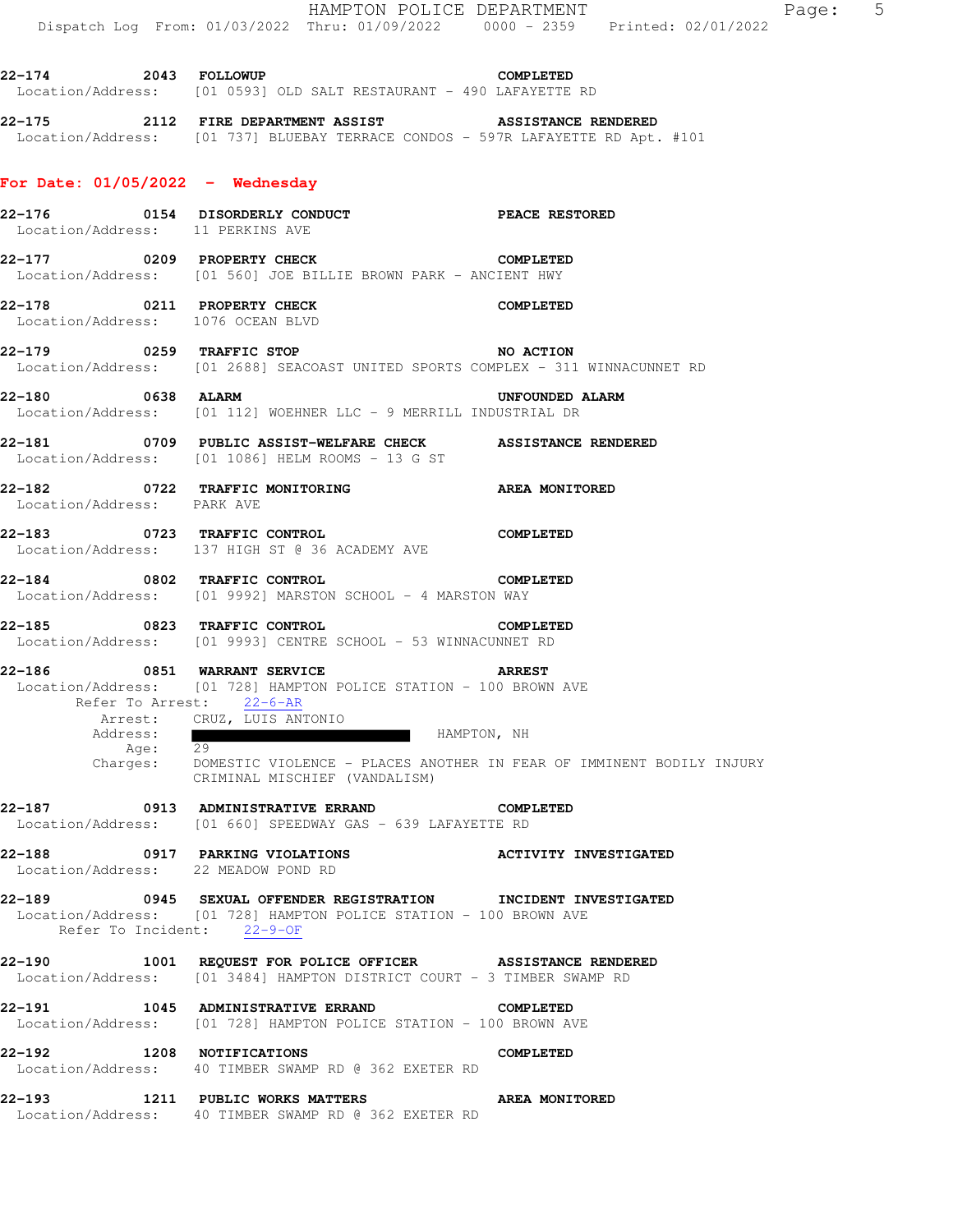|                      |                              |                                                                       |                                                                   | HAMPTON POLICE DEPARTMENT                                                                         | Dispatch Log From: 01/03/2022 Thru: 01/09/2022 0000 - 2359 Printed: 02/01/2022         | Page: 6 |  |
|----------------------|------------------------------|-----------------------------------------------------------------------|-------------------------------------------------------------------|---------------------------------------------------------------------------------------------------|----------------------------------------------------------------------------------------|---------|--|
| 22-194 1322 THEFT    |                              | Refer To Incident: 22-10-OF                                           |                                                                   | INCIDENT INVESTIGATED                                                                             | Location/Address: [01 3247] ESTABLISHED TOWING (SEE HAMPTON CITGO) - 567 LAFAYETTE RD  |         |  |
|                      |                              |                                                                       | 22-195 1337 TRAFFIC STOP                                          | COMPLETED<br>Location/Address: [01 1184] PATRIOTS CORNER COMPLEX - 23 OCEAN BLVD                  |                                                                                        |         |  |
|                      |                              | 22-196 1358 TRAFFIC STOP<br>Location/Address: 400 LAFAYETTE RD        |                                                                   | <b>WARNING ISSUED</b>                                                                             |                                                                                        |         |  |
|                      | Location/Address: 53 MACE RD |                                                                       |                                                                   | 22-197 1402 FIRE DEPARTMENT ASSIST ASSISTANCE RENDERED                                            |                                                                                        |         |  |
| 22-198 1453 ACCIDENT |                              | Refer To Accident: 22-4-AC                                            | Location/Address: [01 9989] WINNACUNNET HIGH SCHOOL - 1 ALUMNI DR | <b>ACCIDENT INVESTIGATED</b>                                                                      |                                                                                        |         |  |
|                      |                              |                                                                       | 22-199   1603 ADMINISTRATIVE ERRAND   COMPLETED                   | Location/Address: [01 9998] HAMPTON TOWN OFFICE - 100 WINNACUNNET RD                              |                                                                                        |         |  |
|                      |                              | Location/Address: 47 MILBERN AVE                                      |                                                                   | 22-200 1711 FIRE DEPARTMENT ASSIST ASSISTANCE RENDERED                                            |                                                                                        |         |  |
|                      |                              | 22-201 1748 TRAFFIC STOP<br>Location/Address: 325 LAFAYETTE RD        |                                                                   | WARNING ISSUED                                                                                    |                                                                                        |         |  |
|                      |                              | 22-202 1806 TRAFFIC STOP                                              | Location/Address: [01 576] INTERCHANGE - 180 LAFAYETTE RD         | <b>WARNING ISSUED</b>                                                                             |                                                                                        |         |  |
|                      |                              |                                                                       |                                                                   | 22-203 1853 FIRE DEPARTMENT ASSIST ASSISTANCE RENDERED                                            | Location/Address: [01 443] FOUR SEASONS TRAILER PARK - 120 MARY BATCHELDER RD Apt. #27 |         |  |
|                      |                              | 22-204 1943 TRAFFIC STOP<br>Location/Address: 35 WINNACUNNET RD       |                                                                   | WARNING ISSUED                                                                                    |                                                                                        |         |  |
|                      |                              |                                                                       | 22-205 2013 PROPERTY CHECK COMPLETED                              | Location/Address: [01 2501] KENNEBUNK SAVINGS BANK - 24 WINNACUNNET RD                            |                                                                                        |         |  |
|                      |                              | 22-206 2045 TRAFFIC STOP<br>Location/Address: 75 LAFAYETTE RD Apt. #A |                                                                   | <b>WARNING ISSUED</b>                                                                             |                                                                                        |         |  |
|                      |                              | 22-207 2113 PROPERTY CHECK<br>Location/Address: 1076 OCEAN BLVD       |                                                                   | <b>COMPLETED</b>                                                                                  |                                                                                        |         |  |
| 22-208 2145 FOLLOWUP |                              |                                                                       | Location/Address: [01 728] HAMPTON POLICE STATION - 100 BROWN AVE | <b>COMPLETED</b>                                                                                  |                                                                                        |         |  |
|                      |                              | 22-209 2147 TRAFFIC STOP                                              | Location/Address: [01 576] INTERCHANGE - 180 LAFAYETTE RD         | COMPLETED                                                                                         |                                                                                        |         |  |
|                      |                              | For Date: $01/06/2022 - Thursday$                                     |                                                                   |                                                                                                   |                                                                                        |         |  |
|                      |                              |                                                                       | Location/Address: [01 366] SEA DIP MOTEL - 14 G ST Apt. #2A       | 22-210 6017 FIRE DEPARTMENT ASSIST ASSISTANCE RENDERED                                            |                                                                                        |         |  |
|                      |                              | 22-211 0104 PROPERTY CHECK                                            | Location/Address: [01 432] BICENTENNIAL PARK - 944 OCEAN BLVD     | COMPLETED                                                                                         |                                                                                        |         |  |
|                      |                              |                                                                       | 22-212 0111 PROPERTY CHECK                                        | <b>COMPLETED</b><br>Location/Address: [01 1420] KB'S BAGELS (FORMERLY JB'S BAGELS) - 72 KINGS HWY |                                                                                        |         |  |
|                      | Location/Address: H ST       | 22-213 0122 TRAFFIC STOP                                              |                                                                   | WARNING ISSUED                                                                                    |                                                                                        |         |  |
|                      |                              |                                                                       |                                                                   | 22-214 0145 SUSPICIOUS ACTIVITY <b>ACTIVITY ACTIVITY INVESTIGATED</b>                             | Location/Address: [01 540] MUNICIPAL PARKING LOT - HIGH ST TOWN CENTER - 31 HIGH ST    |         |  |
|                      |                              | 22-215 0159 PROPERTY CHECK                                            |                                                                   | COMPLETED<br>Location/Address: [01 2688] SEACOAST UNITED SPORTS COMPLEX - 311 WINNACUNNET RD      |                                                                                        |         |  |
|                      |                              |                                                                       |                                                                   |                                                                                                   |                                                                                        |         |  |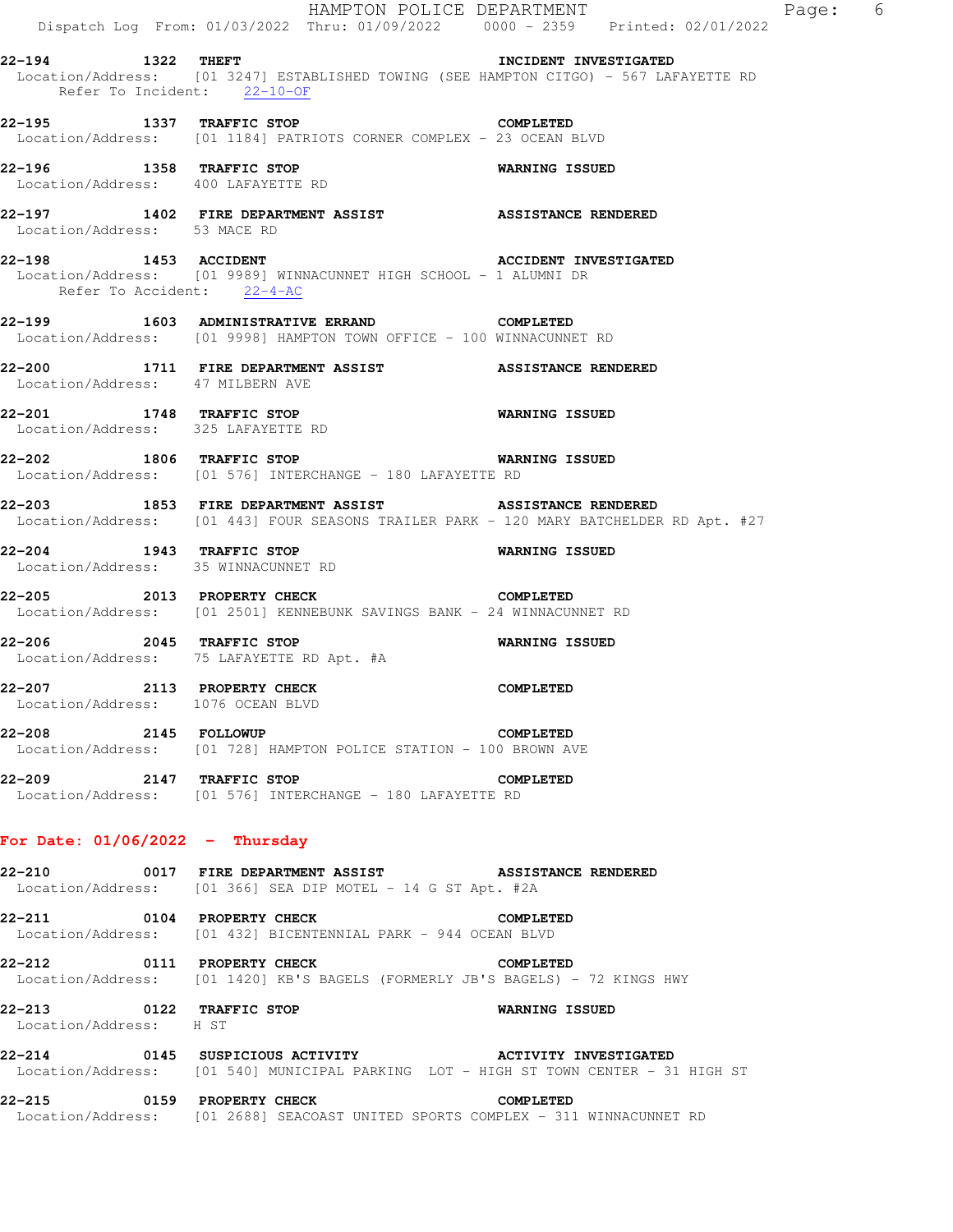|                                                         | Dispatch Log From: 01/03/2022 Thru: 01/09/2022 0000 - 2359 Printed: 02/01/2022                                                                                       | HAMPTON POLICE DEPARTMENT<br>$\overline{7}$<br>Page:                                         |
|---------------------------------------------------------|----------------------------------------------------------------------------------------------------------------------------------------------------------------------|----------------------------------------------------------------------------------------------|
| Location/Address: 45 NUDD AVE                           |                                                                                                                                                                      |                                                                                              |
|                                                         | 22-217 0237 PROPERTY CHECK COMPLETED<br>Location/Address: [01 9992] MARSTON SCHOOL - 4 MARSTON WAY                                                                   |                                                                                              |
|                                                         | 22-218 0249 PROPERTY CHECK COMPLETED<br>Location/Address: [01 620] STATE - PARK AND RIDE PARKING LOT - 40 TIMBER SWAMP RD                                            |                                                                                              |
|                                                         | Location/Address: [01 660] SPEEDWAY GAS - 639 LAFAYETTE RD                                                                                                           |                                                                                              |
|                                                         | 22-220 0302 PROPERTY CHECK NONITORED                                                                                                                                 | Location/Address: [01 428] SEACOAST UNITED SPORTS CLUB, INC. BUILDING A - 311 WINNACUNNET RD |
|                                                         | 22-221 0317 SUSPICIOUS ACTIVITY <b>120 ACTIVITY INVESTIGATED</b><br>Location/Address: [01 3638] WING-ITZ - 603 LAFAYETTE RD                                          |                                                                                              |
|                                                         | 22-222 0337 PROPERTY CHECK COMPLETED<br>Location/Address: [01 452] SKATEBOARD PARK - HARDART'S WAY                                                                   |                                                                                              |
|                                                         | 22-223 0534 TRAFFIC STOP 7 WARNING ISSUED<br>Location/Address: N/B - 615 OCEAN BLVD @ 580 WINNACUNNET RD                                                             |                                                                                              |
| Location/Address: PARK AVE                              | 22-224 0720 TRAFFIC MONITORING CONDUCTER AREA MONITORED                                                                                                              |                                                                                              |
|                                                         | 22-225 0722 TRAFFIC STOP 6 WARNING ISSUED<br>Location/Address: 47 PARK AVE @ 0 CUSS LN                                                                               |                                                                                              |
| 22-226 0723 TRAFFIC CONTROL                             | <b>COMPLETED</b><br>Location/Address: 137 HIGH ST @ 36 ACADEMY AVE                                                                                                   |                                                                                              |
|                                                         | 22-227 0752 TRAFFIC STOP<br>Location/Address: [01 188] TUCK MUSEUM - 40 PARK AVE                                                                                     | WARNING ISSUED                                                                               |
|                                                         | 22-228 6801 TRAFFIC MONITORING TRANSPORT AREA MONITORED<br>Location/Address: [01 9993] CENTRE SCHOOL - 53 WINNACUNNET RD                                             |                                                                                              |
|                                                         | 22-229 0825 TRAFFIC MONITORING NAREA MONITORED<br>Location/Address: [01 9992] MARSTON SCHOOL - 4 MARSTON WAY                                                         |                                                                                              |
|                                                         | 22-230 0900 SEXUAL OFFENDER REGISTRATION INCIDENT INVESTIGATED<br>Location/Address: [01 728] HAMPTON POLICE STATION - 100 BROWN AVE<br>Refer To Incident: $22-11-OF$ |                                                                                              |
|                                                         | 22-231 0913 FOLLOWUP<br>Location/Address: [01 386] OLD HAMPTON VILLAGE APARTMENTS - 340 LAFAYETTE RD Apt. #315                                                       | COMPLETED                                                                                    |
| 22-232 0957 ALARM                                       | Location/Address: [01 136] UNITIL - 6 LIBERTY LN Apt. #WEST                                                                                                          | UNFOUNDED ALARM                                                                              |
| Location/Address: 2 JEFFREY DR                          | 22-233 1006 FIRE DEPARTMENT ASSIST ASSISTANCE RENDERED                                                                                                               |                                                                                              |
|                                                         | 22-234 1049 FIRE DEPARTMENT ASSIST ASSISTANCE RENDERED<br>Location/Address: [01 1461] CVS PHARMACY - 321 LAFAYETTE RD Apt. #A                                        |                                                                                              |
| 22-235 1125 ALARM                                       | Location/Address: [01 136] UNITIL - 6 LIBERTY LN Apt. #WEST                                                                                                          | UNFOUNDED CALL                                                                               |
| 22-236 1314 FRAUD<br>Location/Address: 243 DRAKESIDE RD |                                                                                                                                                                      | CIVIL ISSUE                                                                                  |
|                                                         | 22-237 1334 RECKLESS OPERATION<br>Location/Address: 700 ROUTE 101 @ 0 ROUTE 95                                                                                       | AREA MONITORED                                                                               |
|                                                         | 22-238 1402 FIRE DEPARTMENT ASSIST ASSISTANCE RENDERED<br>Location/Address: [01 6002] PARTRIDGE HOUSE - 777 LAFAYETTE RD                                             |                                                                                              |
|                                                         | 22-239 1426 ANIMAL NUISANCE                                                                                                                                          | <b>ASSISTANCE RENDERED</b>                                                                   |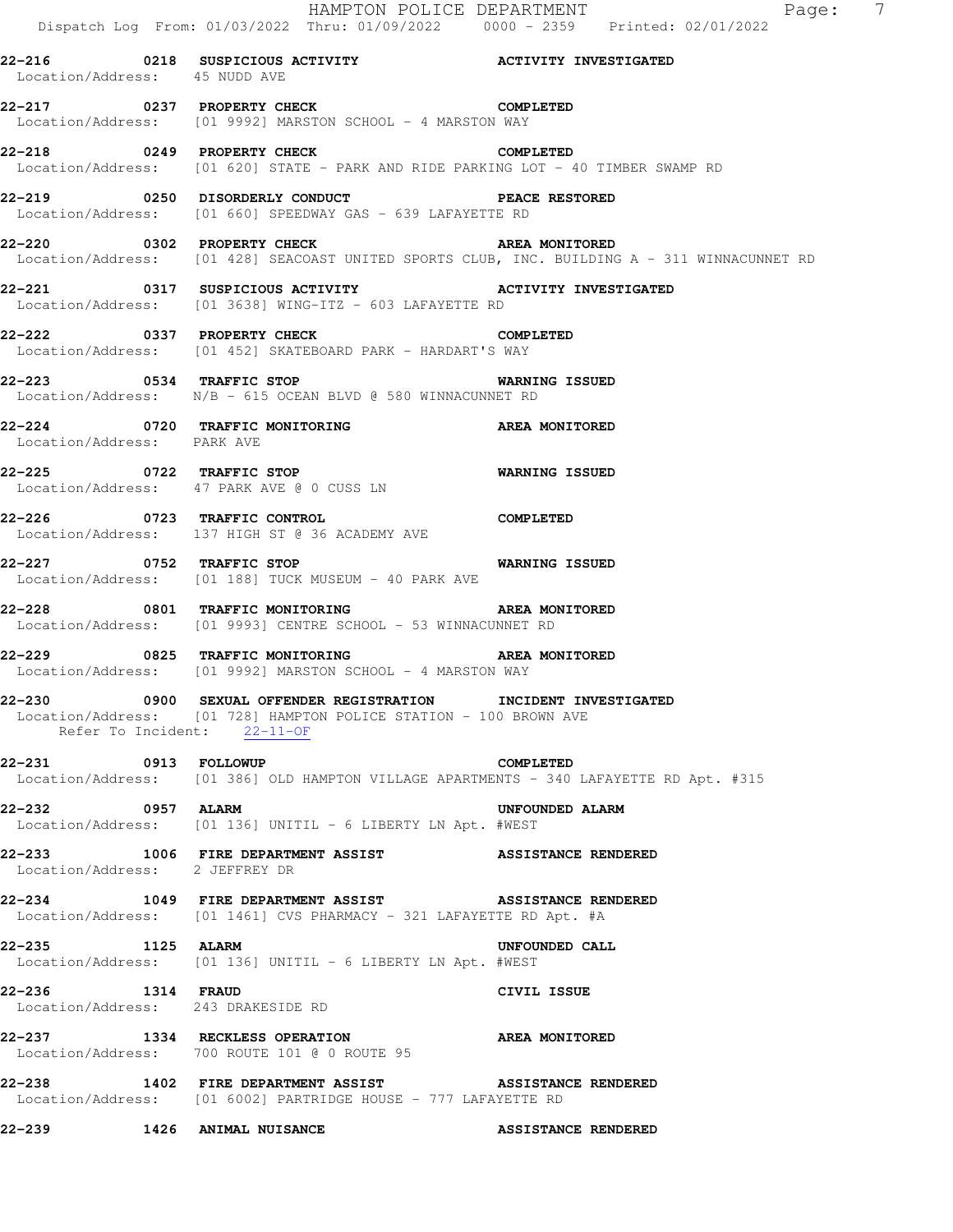| 22–252                                                        | 0043 FIRE DEPARTMENT ASSIST                                                                                            | <b>ASSISTANCE RENDERED</b> |  |
|---------------------------------------------------------------|------------------------------------------------------------------------------------------------------------------------|----------------------------|--|
| For Date: $01/07/2022 -$ Friday                               |                                                                                                                        |                            |  |
|                                                               | 22-251 2152 SUSPICIOUS ACTIVITY WEHICLE MOVED<br>Location/Address: 203 OCEAN BLVD @ 6 C ST                             |                            |  |
| 22-250                                                        | 2132 ACCIDENT<br>Location/Address: 115 TIMBER SWAMP RD @ 4 SUMMERWOOD DR                                               | COMPLETED                  |  |
|                                                               | 22-249 2032 DOMESTIC <b>EXECUTE:</b> PEACE RESTORED<br>Location/Address: [01 3345] HOLMAN RESIDENCE - 22 HEMLOCK HAVEN |                            |  |
| 22–248                                                        | 1938 SUSPICIOUS ACTIVITY THE VEHICLE MOVED<br>Location/Address: [01 452] SKATEBOARD PARK - HARDART'S WAY               |                            |  |
| Location/Address: 75 LAFAYETTE RD                             | 22-247 1916 TRAFFIC STOP                                                                                               | <b>WARNING ISSUED</b>      |  |
|                                                               | 22-246 1815 TRAFFIC STOP<br>Location/Address: 321 LAFAYETTE RD                                                         | <b>WARNING ISSUED</b>      |  |
| Location/Address: 75 MILL RD                                  | 22-245 1731 PUBLIC ASSIST-WELFARE CHECK PARTY LOCATED                                                                  |                            |  |
|                                                               | 22-244 1718 SUSPICIOUS ACTIVITY<br>Location/Address: 200 ROUTE 101 @ 200 LANDING RD                                    | <b>COMPLETED</b>           |  |
| 22-243 1657 TRAFFIC STOP<br>Location/Address: 86 DRAKESIDE RD |                                                                                                                        | WARNING ISSUED             |  |
|                                                               | 22-242 1618 ADMINISTRATIVE ERRAND<br>Location/Address: [01 0314] SEACOAST CAR WASH - 595 LAFAYETTE RD                  | COMPLETED                  |  |
|                                                               | 22-241 1616 FOLLOWUP<br>Location/Address: [01 464] DANA'S TOWING & REPAIR OF HAMPTON - 348 LAFAYETTE RD                | COMPLETED                  |  |
|                                                               | 22-240 1605 ADMINISTRATIVE ERRAND<br>Location/Address: [01 9998] HAMPTON TOWN OFFICE - 100 WINNACUNNET RD              | COMPLETED                  |  |
| Location/Address: 58 ESKER RD                                 |                                                                                                                        |                            |  |
|                                                               | Dispatch Log From: 01/03/2022 Thru: 01/09/2022 0000 - 2359 Printed: 02/01/2022                                         |                            |  |
|                                                               | HAMPTON POLICE DEPARTMENT                                                                                              | Page: 8                    |  |

| 62–232<br>Location/Address: 80 TIDE MILL RD | VV4J FIKE DEFAKIMENI ASSISI                 ASSISIANCE KENDEKED                                                         |                |
|---------------------------------------------|-------------------------------------------------------------------------------------------------------------------------|----------------|
|                                             | 22-253 0101 TRAFFIC STOP<br>Location/Address: 603 LAFAYETTE RD                                                          | WARNING ISSUED |
|                                             | 22-254 0117 TRAFFIC STOP 6 WARNING ISSUED<br>Location/Address: 570 WINNACUNNET RD @ 2 KINGS HWY                         |                |
|                                             | 22-255 0134 SUSPICIOUS ACTIVITY WEHICLE MOVED<br>Location/Address: 799 OCEAN BLVD @ 1 8TH ST                            |                |
| Location/Address: G ST                      | 22-256 60159 PARKING VIOLATIONS PARKING VIOLATION ISSUED                                                                |                |
|                                             | 22-257 0208 PROPERTY CHECK COMPLETED<br>Location/Address: [01 2688] SEACOAST UNITED SPORTS COMPLEX - 311 WINNACUNNET RD |                |
| Location/Address: I ST                      |                                                                                                                         |                |
|                                             | 22-259 0219 PROPERTY CHECK COMPLETED<br>Location/Address: [01 3647] OCEAN'S EDGE CONDOMINIUMS - 535 OCEAN BLVD          |                |
| Location/Address: M ST                      |                                                                                                                         |                |
| Location/Address: 73 OCEAN BLVD             | 22-261 0235 SUSPICIOUS ACTIVITY VEHICLE MOVED                                                                           |                |
|                                             |                                                                                                                         |                |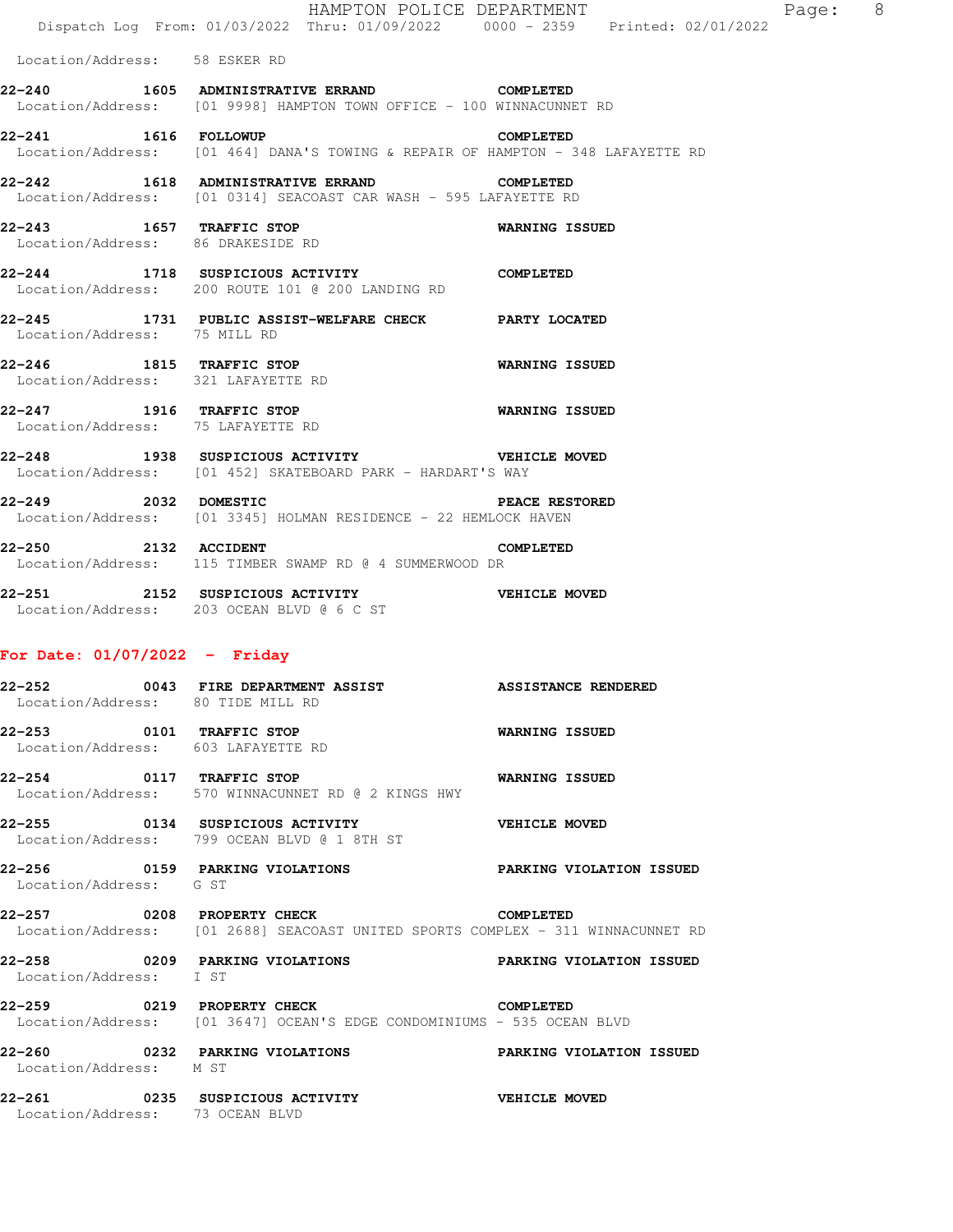|                               |                                                                                        |                                                                        | HAMPTON POLICE DEPARTMENT                                                                                                                        | Dispatch Log From: 01/03/2022 Thru: 01/09/2022 0000 - 2359 Printed: 02/01/2022 | $\overline{9}$<br>Page: |
|-------------------------------|----------------------------------------------------------------------------------------|------------------------------------------------------------------------|--------------------------------------------------------------------------------------------------------------------------------------------------|--------------------------------------------------------------------------------|-------------------------|
| 22-262 0255 DOMESTIC          | Refer To P/C: 22-7-AR                                                                  |                                                                        | <b>Example 28 ARREST</b><br>Location/Address: [01 2531] LONGVIEW PLACE - 176 DRAKESIDE RD Apt. #106                                              |                                                                                |                         |
| Address:<br>Age: 36           | P/C: GAUTHIER, KATELYNN M                                                              | LOWELL, MA                                                             |                                                                                                                                                  |                                                                                |                         |
|                               |                                                                                        |                                                                        | Charges: PENALTIES; CONTROL OF PREMISES WHERE CD IS KEPT                                                                                         |                                                                                |                         |
|                               |                                                                                        |                                                                        | 22-263 0420 SUSPICIOUS ACTIVITY VEHICLE MOVED<br>Location/Address: [01 3484] HAMPTON DISTRICT COURT - 3 TIMBER SWAMP RD                          |                                                                                |                         |
|                               |                                                                                        |                                                                        | 22-264 0441 NOTIFICATIONS COMPLETED<br>Location/Address: [01 728] HAMPTON POLICE STATION - 100 BROWN AVE                                         |                                                                                |                         |
|                               | 22-265 0449 TRAFFIC STOP                                                               | Location/Address: [01 95] OCEAN WOK - 7 OCEAN BLVD                     | WARNING ISSUED                                                                                                                                   |                                                                                |                         |
|                               |                                                                                        |                                                                        | 22-266 6 0744 PARKING VIOLATIONS PARKING VIOLATION ISSUED<br>Location/Address: [01 540] MUNICIPAL PARKING LOT - HIGH ST TOWN CENTER - 31 HIGH ST |                                                                                |                         |
|                               | 22-267 1024 PARKING VIOLATIONS<br>Location/Address: 937 OCEAN BLVD                     |                                                                        | PARKING VIOLATION ISSUED                                                                                                                         |                                                                                |                         |
|                               | Refer To Accident: 22-5-AC                                                             | 22-268 1100 ACCIDENT<br>Location/Address: 36 ACADEMY AVE @ 137 HIGH ST | <b>ACCIDENT INVESTIGATED</b>                                                                                                                     |                                                                                |                         |
|                               |                                                                                        |                                                                        | 22-269 1216 FIREARM DISCHARGES UNFOUNDED CALL<br>Location/Address: [01 3536] NEWBURYPORT BANK - 321 LAFAYETTE RD                                 |                                                                                |                         |
| 22-270 1228 ALARM             |                                                                                        |                                                                        | UNFOUNDED ALARM<br>Location/Address: [01 2972] PIT STOP AUTO AND TRUCK REPAIR - 2 SCOTT RD Apt. #4                                               |                                                                                |                         |
| 22-271 1245 ACCIDENT          | Location/Address: 143 LAFAYETTE RD<br>Refer To Accident: 22-6-AC                       |                                                                        | ACCIDENT INVESTIGATED                                                                                                                            |                                                                                |                         |
| 22-272 1301 ACCIDENT          | Location/Address: 143 LAFAYETTE RD<br>Refer To Accident: 22-7-AC                       |                                                                        | <b>ACCIDENT INVESTIGATED</b>                                                                                                                     |                                                                                |                         |
|                               |                                                                                        |                                                                        | 22-273 1324 ADMINISTRATIVE ERRAND COMPLETED<br>Location/Address: [01 728] HAMPTON POLICE STATION - 100 BROWN AVE                                 |                                                                                |                         |
| Location/Address: 18 HOLLY LN | 22-274 1341 LEGAL PAPER SERVICE<br>Refer To Field Int: 22-2-FI                         |                                                                        | <b>SERVED</b>                                                                                                                                    |                                                                                |                         |
|                               | Location/Address: 97 WINNACUNNET RD Apt. #4                                            |                                                                        | 22-275 1352 FIRE DEPARTMENT ASSIST ASSISTANCE RENDERED                                                                                           |                                                                                |                         |
| 22-276 1356 ALARM             |                                                                                        |                                                                        | UNFOUNDED ALARM<br>Location/Address: [01 2726] NOVELLO RESIDENCE - 19 THOMSEN RD                                                                 |                                                                                |                         |
|                               | 22-277 1359 ACCIDENT<br>Location/Address: HARDART'S WAY<br>Refer To Accident: 22-8-AC  |                                                                        | <b>ACCIDENT INVESTIGATED</b>                                                                                                                     |                                                                                |                         |
|                               | Refer To Incident: $\frac{22-12-OF}{22-9-AC}$                                          | Location/Address: 119 BROWN AVE @ 64 ASHWORTH AVE                      | 22-278 1506 RECKLESS OPERATION ACCIDENT INVESTIGATED                                                                                             |                                                                                |                         |
|                               | 22-279 1536 ACCIDENT<br>Location/Address: HARDART'S WAY<br>Refer To Accident: 22-10-AC |                                                                        | <b>ACCIDENT INVESTIGATED</b>                                                                                                                     |                                                                                |                         |
|                               |                                                                                        |                                                                        | 22-280 1719 FIRE DEPARTMENT ASSIST ASSISTANCE RENDERED<br>Location/Address: [01 540] MUNICIPAL PARKING LOT - HIGH ST TOWN CENTER - 31 HIGH ST    |                                                                                |                         |
|                               | 22-282 1734 PARKING VIOLATIONS                                                         |                                                                        | COMPLETED                                                                                                                                        |                                                                                |                         |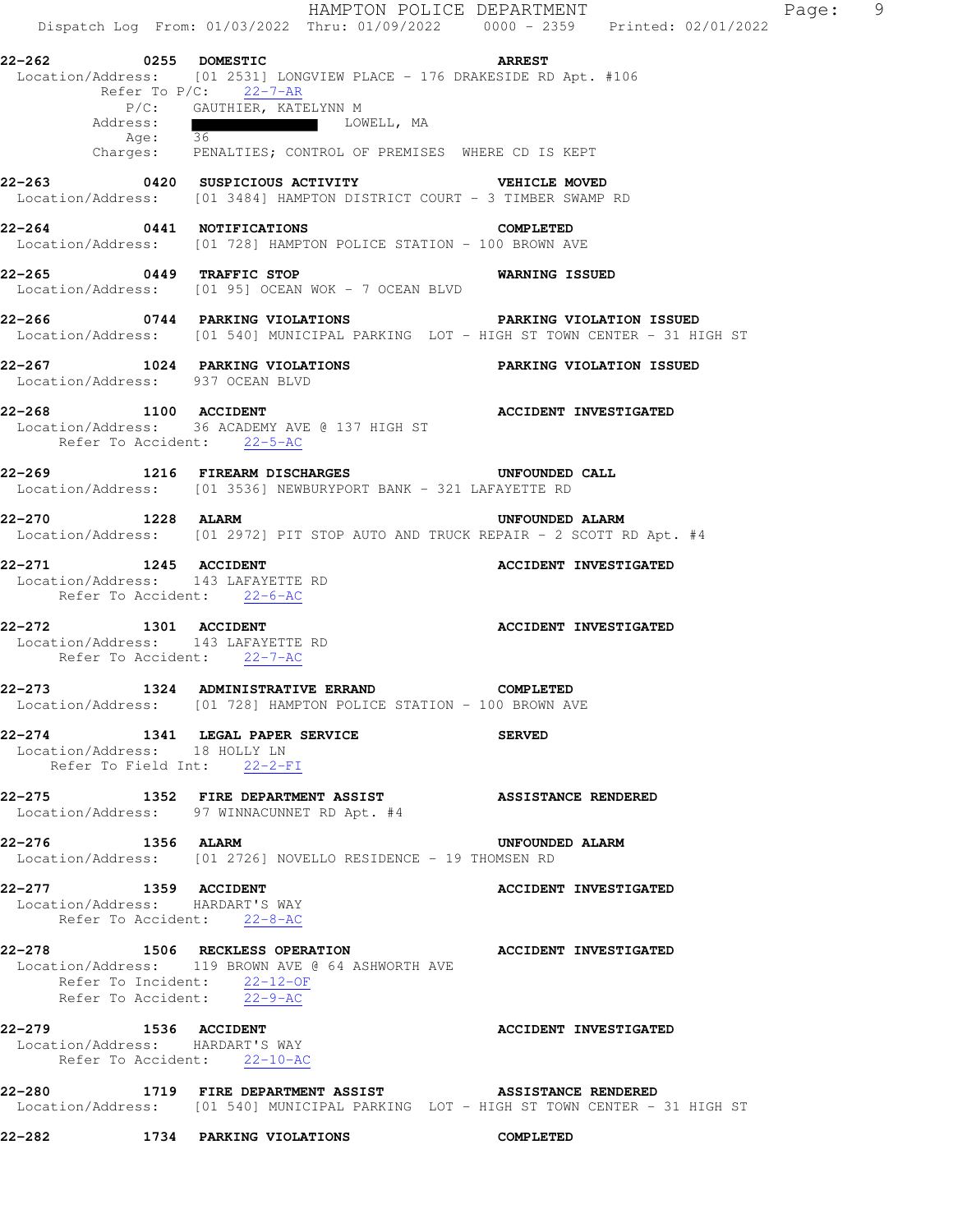|                                                                                               | Dispatch Log From: 01/03/2022 Thru: 01/09/2022 0000 - 2359 Printed: 02/01/2022                                                                         | HAMPTON POLICE DEPARTMENT    | Page: 10 |  |
|-----------------------------------------------------------------------------------------------|--------------------------------------------------------------------------------------------------------------------------------------------------------|------------------------------|----------|--|
|                                                                                               | Location/Address: [01 1822] MUNICIPAL PARKING LOT- KINGS HWY AT HIGH ST - 190 KINGS HWY                                                                |                              |          |  |
| 22-281 1735 ACCIDENT<br>Location/Address: 436 WINNACUNNET RD<br>Refer To Accident: $22-11-AC$ |                                                                                                                                                        | <b>ACCIDENT INVESTIGATED</b> |          |  |
|                                                                                               | 22-284 1846 PARKING VIOLATIONS VEHICLE MOVED<br>Location/Address: [01 1425] LAXMI REALTY APTS - 132 ASHWORTH AVE                                       |                              |          |  |
| Location/Address: 21 FULLER ACRES                                                             | 22-285 1901 NEIGHBOR DISPUTE PEACE RESTORED                                                                                                            |                              |          |  |
|                                                                                               | 22-286 1907 PARKING VIOLATIONS WEHICLE MOVED<br>Location/Address: 1 MEADOW POND RD @ 5 GREENE ST                                                       |                              |          |  |
|                                                                                               | 22-287 2002 FIRE DEPARTMENT ASSIST ASSISTANCE RENDERED<br>Location/Address: [01 2922] CORNERSTONE AT HAMPTON HEALTH FACILITY - 298 EXETER RD Apt. #104 |                              |          |  |
| 22-288 2019 DOMESTIC<br>Location/Address: 39B BROWN AVE                                       |                                                                                                                                                        | PEACE RESTORED               |          |  |
| Location/Address: 13 O ST                                                                     | 22-289 2040 SUSPICIOUS ACTIVITY COMPLETED                                                                                                              |                              |          |  |
|                                                                                               | 22-290 2053 FIRE DEPARTMENT ASSIST ASSISTANCE RENDERED<br>Location/Address: [01 1392] OCEANSIDE CENTER - 22 TUCK RD Apt. #409                          |                              |          |  |
|                                                                                               | 22-291 2123 REQUEST FOR POLICE OFFICER COMPLETED<br>Location/Address: [01 1162] TONY JACKSON BUILDING - 5 HIGH ST Apt. #14                             |                              |          |  |
| Location/Address: 11A NUDD AVE                                                                | 22-292 2149 FIRE DEPARTMENT ASSIST ASSISTANCE RENDERED                                                                                                 |                              |          |  |
| Refer To Accident: 22-12-AC                                                                   | 22-293 2206 ACCIDENT 2006 2006 2007 2206 22 EXECTDENT ACCIDENT INVESTIGATED<br>Location/Address: [01 728] HAMPTON POLICE STATION - 100 BROWN AVE       |                              |          |  |
|                                                                                               | 22-294 2338 FIRE DEPARTMENT ASSIST ASSISTANCE RENDERED<br>Location/Address: [01 3358] MERCURIO RESIDENCE - 3 ALEXANDER DR                              |                              |          |  |
| For Date: $01/08/2022 - Saturday$                                                             |                                                                                                                                                        |                              |          |  |
| 22-295 0002 TRAFFIC STOP<br>Location/Address: 143 LAFAYETTE RD                                |                                                                                                                                                        | WARNING ISSUED               |          |  |
| 22-296 0011 TRAFFIC STOP<br>Location/Address: HIGHLAND AVE<br>Refer To Incident: 22-16-OF     |                                                                                                                                                        | SUMMONS ISSUED               |          |  |
|                                                                                               | Location/Address: 24 ASHWORTH AVE @ 15 A ST                                                                                                            | COMPLETED                    |          |  |
|                                                                                               | 22-298 0145 PROPERTY CHECK<br>Location/Address: [01 2688] SEACOAST UNITED SPORTS COMPLEX - 311 WINNACUNNET RD                                          | <b>COMPLETED</b>             |          |  |
|                                                                                               | 22-299 0152 PROPERTY CHECK<br>Location/Address: [01 0005] BANK OF AMERICA - 264 LAFAYETTE RD                                                           | COMPLETED                    |          |  |
|                                                                                               | 22-300 0212 TRAFFIC STOP<br>Location/Address: [01 652] NORTH HAMPTON TOWN LINE - OCEAN BLVD. - 1098 OCEAN BLVD                                         | SUMMONS ISSUED               |          |  |
|                                                                                               | 22-301 0232 FIRE DEPARTMENT ASSIST<br>Location/Address: [01 1392] OCEANSIDE CENTER - 22 TUCK RD                                                        | <b>ASSISTANCE RENDERED</b>   |          |  |
| Location/Address: 435 OCEAN BLVD                                                              | 22-302 0438 PROPERTY CHECK                                                                                                                             | COMPLETED                    |          |  |
| 22-303 0544 DOMESTIC<br>Location/Address: 8 N ST                                              |                                                                                                                                                        | PARTIES SEPARATED            |          |  |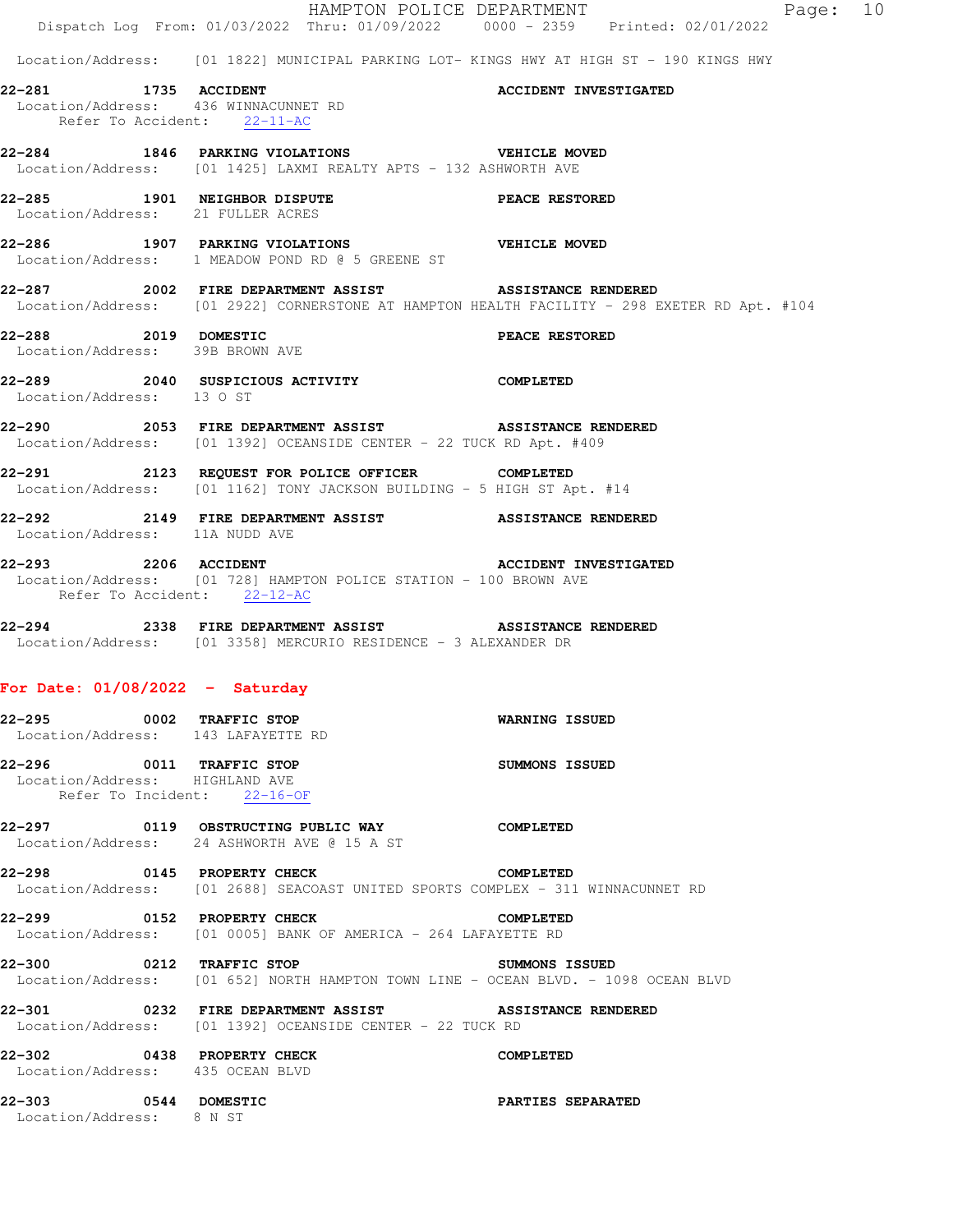|                                                    | Dispatch Log From: 01/03/2022 Thru: 01/09/2022 0000 - 2359 Printed: 02/01/2022                                                                  | HAMPTON POLICE DEPARTMENT    | Page: 11 |  |
|----------------------------------------------------|-------------------------------------------------------------------------------------------------------------------------------------------------|------------------------------|----------|--|
|                                                    | 22-304 0745 ADMINISTRATIVE ERRAND COMPLETED<br>Location/Address: [01 86] BEST WESTERN INN OF HAMPTON - 815 LAFAYETTE RD                         |                              |          |  |
|                                                    | 22-305 0815 FIRE DEPARTMENT ASSIST<br>Location/Address: [01 300] OLD ENGLISH VILLAGE - 451 WINNACUNNET RD Apt. #105                             | <b>ASSISTANCE RENDERED</b>   |          |  |
| Location/Address: 101 TIMBER SWAMP RD              | 22-306 0951 ASSIST OTHER POLICE AGENCY MESSAGED DELIVERED                                                                                       |                              |          |  |
|                                                    | 22-307 1057 CRIMINAL MISCHIEF ACTIVITY INVESTIGATED<br>Location/Address: [01 439] HIGH STREET CEMETERY - 140 HIGH ST                            |                              |          |  |
|                                                    | 22-308 1158 FIRE DEPARTMENT ASSIST ASSISTANCE RENDERED<br>Location: 5 SCHOONER LANDING                                                          |                              |          |  |
| Location/Address: 27 JONES AVE                     | 22-309 1413 NEIGHBOR DISPUTE PEACE RESTORED                                                                                                     |                              |          |  |
|                                                    | 22-310 1519 SUSPICIOUS ACTIVITY MORE APARTMENTS - 340 LAFAYETTE RD Location/Address: [01 386] OLD HAMPTON VILLAGE APARTMENTS - 340 LAFAYETTE RD |                              |          |  |
| Refer To Accident: 22-13-AC                        | 22-311 1613 ACCIDENT<br>Location/Address: [01 1426] JUMPIN JACKS EXPRESS CAFE - 333 OCEAN BLVD Apt. #2                                          | <b>ACCIDENT INVESTIGATED</b> |          |  |
| Refer To Incident: 22-13-OF                        | 22-312 1729 CRIMINAL MISCHIEF 1 INCIDENT INVESTIGATED<br>Location/Address: [01 289] WHITE GULL HOTEL - 21 F ST                                  |                              |          |  |
| Refer To Incident: 22-14-OF                        | 22-313 1742 SUICIDE THREAT COMPLETED<br>Location/Address: [01 1086] HELM ROOMS - 13 G ST                                                        |                              |          |  |
|                                                    | 22-314 1930 TRAFFIC MONITORING<br>Location/Address: 819 OCEAN BLVD @ 1 10TH ST                                                                  | <b>COMPLETED</b>             |          |  |
|                                                    | 22-315 2036 SUICIDE THREAT COMPLETED<br>Location/Address: [01 1153] ROYAL CONDOMINIUM AT 6 ASHWORTH AVE - 6 ASHWORTH AVE                        |                              |          |  |
| Location/Address: 765 OCEAN BLVD                   | 22-316 2209 PARKING VIOLATIONS VEHICLE MOVED                                                                                                    |                              |          |  |
| 22–317<br>Location/Address:                        | 2333 PROPERTY CHECK<br>[01 763] HAMPTON HEALTH - CORE MEDICAL SERVICES - 879 LAFAYETTE RD                                                       | <b>COMPLETED</b>             |          |  |
| 22-318                                             | 2344 PROPERTY CHECK<br>Location/Address: [01 620] STATE - PARK AND RIDE PARKING LOT - 40 TIMBER SWAMP RD                                        | <b>COMPLETED</b>             |          |  |
| 22–319                                             | 2354 PROPERTY CHECK<br>Location/Address: [01 9989] WINNACUNNET HIGH SCHOOL - 1 ALUMNI DR                                                        | <b>COMPLETED</b>             |          |  |
| For Date: 01/09/2022 - Sunday                      |                                                                                                                                                 |                              |          |  |
| 22–320                                             | 0002 TRAFFIC STOP<br>Location/Address: [01 597] WATER TOWER - CHURCH ST - 60 CHURCH ST                                                          | <b>COMPLETED</b>             |          |  |
| 22–321                                             | 0048 TRAFFIC STOP<br>Location/Address: 65 OCEAN BLVD @ 1 M ST                                                                                   | <b>WARNING ISSUED</b>        |          |  |
| 22–322                                             | 0055 TRAFFIC MONITORING<br>Location/Address: [01 433] DEPOT SQUARE - 446 LAFAYETTE RD                                                           | <b>COMPLETED</b>             |          |  |
| 22-323<br>Location/Address:<br>Arrest:<br>Address: | 0058 TRAFFIC STOP<br>200 ROUTE 101 @ 200 LANDING RD<br>Refer To Arrest: 22-8-AR<br>NANEY, RACHEL LYNN<br>HICKSVILLE, NY                         | <b>ARREST</b>                |          |  |
| Age :<br>Charges:                                  | 26<br>Driving or Operating Under Influence of Drugs or Liquor<br>Driving or Operating Under Influence - Subsequent Offense                      |                              |          |  |